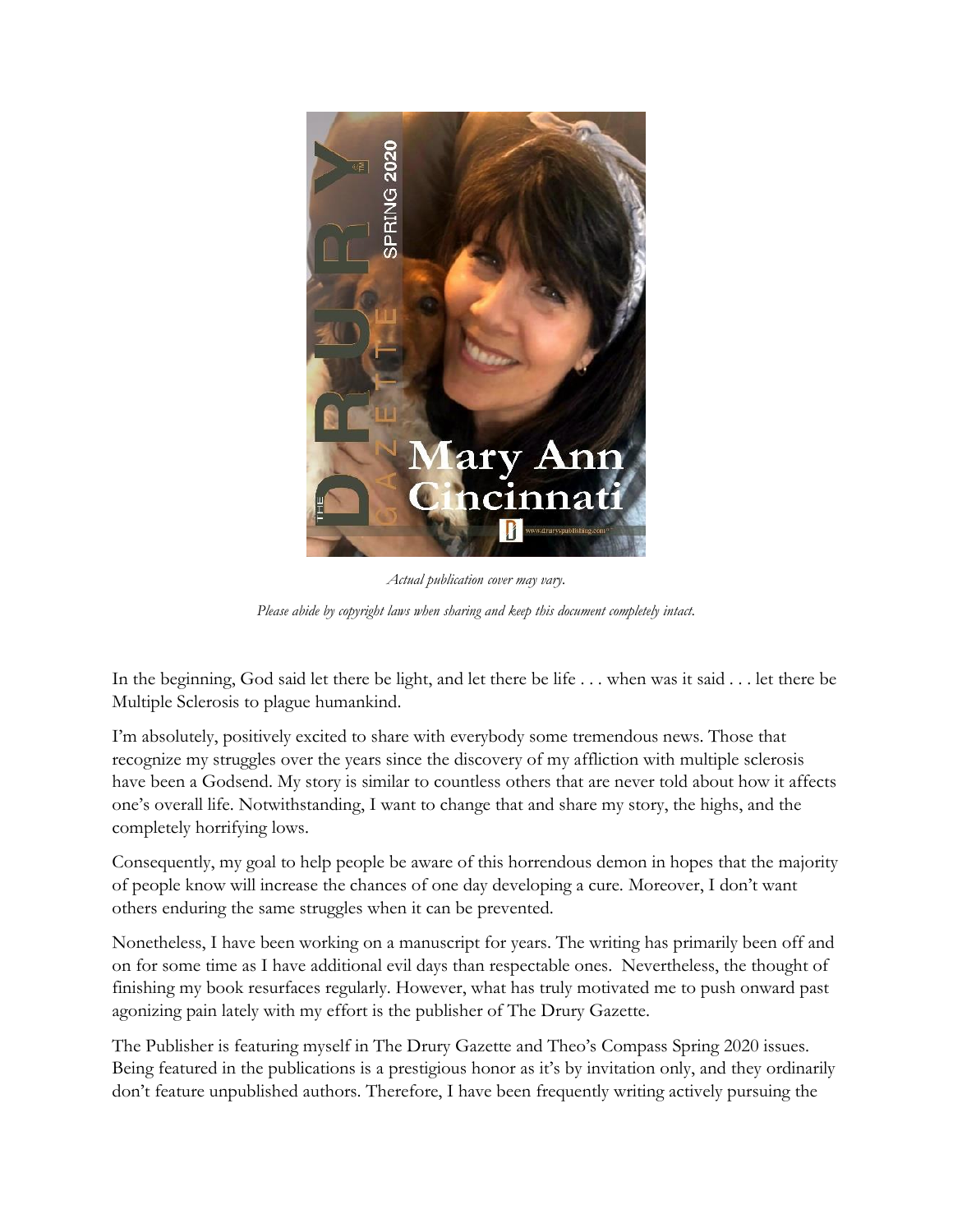dream of having a published book by writing daily when my schedule permits, and when multiple sclerosis allows me to focus on the task.

Praying to God every night that a cure is discovered and for Him to help those suffering from this incurable ailment. Mark your calendars for the Spring issues as they will publish before you realize it.

The Devil may have gone down to Georgia but he skipped on over to West Virginia with his evil plight. Nevertheless, I discovered myself on the edge of the wheelchair without strength to reposition in it securely. Therefore, I slide out onto the hard floor hurting my back. Absolutely furious more than in pain as multiple sclerosis was conquering. I will fight it with the last draw of my breath regardless of how futile it may seem.

Struggling to remain in faith as I discover myself questioning God and His motives for inflicting me with this grave disorder. Although my faith had waned in the beginning I realize now without renewal of faith and God, my life would probably be devastating now. Nonetheless, it doesn't stop me from querying the Lord, "Why have you allowed this disease to take my body? And imploring, What have I done to deserve this punishment?" For now, God remains silent but his answer is becoming clearer to me with the passing of each day.

Returning to a seated position vexed I grabbed the Apple iPad and began writing. Fortunately, physical therapy was yesterday as my heart was mauling, my blood roasting, and my mind galloping. Getting my consuming fury written down is all I could contemplate at the moment. Almost as if possessed, mused by a guardian angel as I wrote until the iPad's battery life gave out and died.

Notwithstanding, even when alone situations as this are embarrassing and vexing. However, I find myself reflecting on those precious days when life was ordinarily simple and easy, and every movement wasn't a challenging obstacle course the length of a marathon.

Consequently, that is why I'm grateful to the publisher of The Drury Gazette for giving me the opportunity to share my real-life story with others and a platform to inform readers about the book I'm diligently working on.

Praying everybody reading now acquires a copy of the Spring 2020 issue not only for themselves but for others. No, it won't cure or cease the symptoms that multiple sclerosis causes one's body, however, someone reading a part of my fable may not feel as alone and isolated from their counterparts. Please help share this news.

I pray for the decease eternal peace and that they will carry these words to Heaven and implore God on my behalf to resolve and relinquish those from multiple sclerosis ongoing hell. Pray for us all that the agony, helpless and laboring to be a distant thought.

More information to follow as the publication draws nearer its publication date.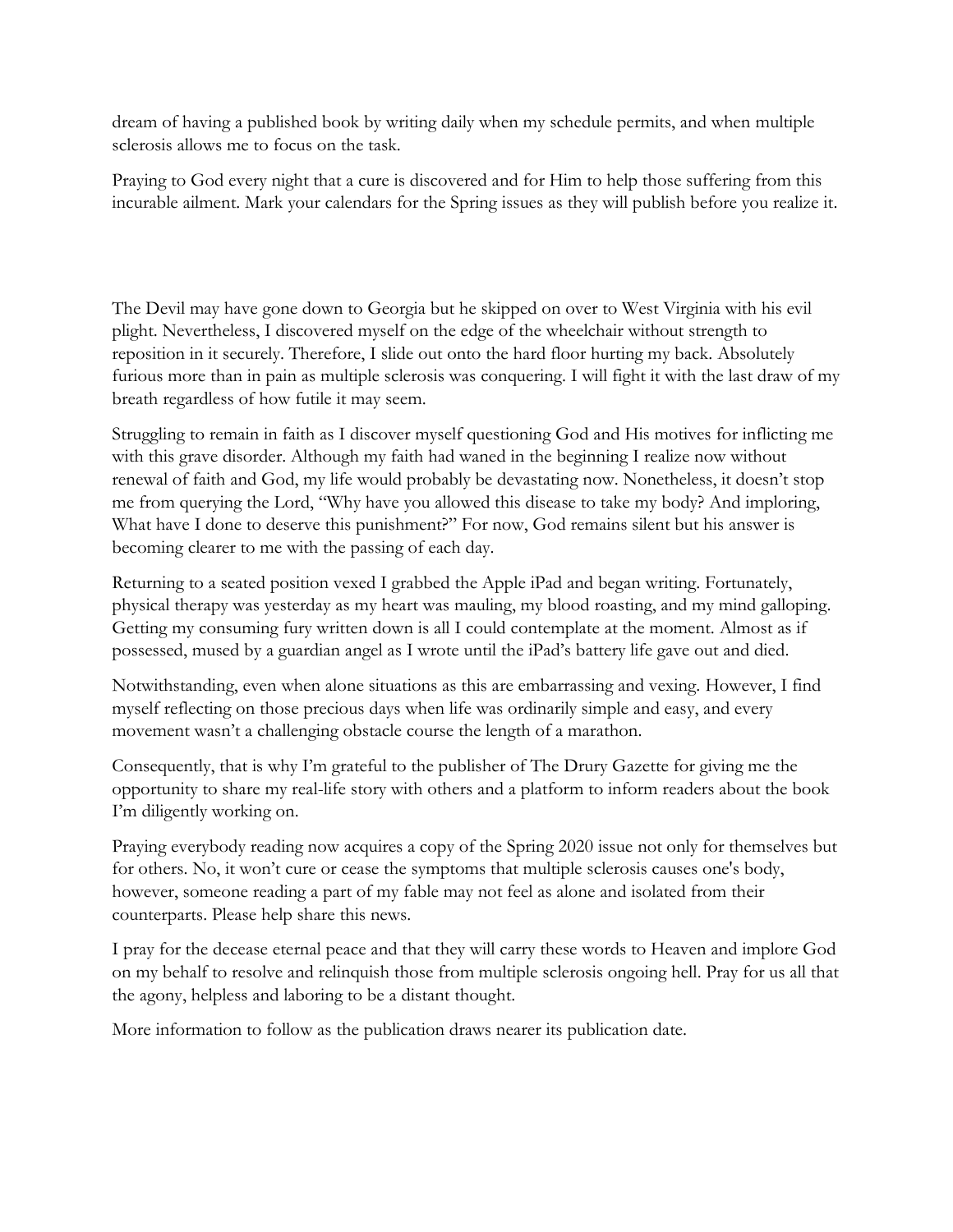

Ink can run as black as coal in the deceit of mysterious shadows or as rich as crimson red scorching blood on a swelting summer day. Thus, Dancing with Satan is no picnic in the park, especially on the first day of discovery. The world goes Godless pitch black dark without a single glimmer of hope or a future. Nevertheless, the deafening words flow harsh and muddled captured in the ears. Plain gibberish of reverberating nothingness. A nothingness and nothing more.

What once was a life of frivolous and carefree has vanished, unable to fathom the selected vocabulary required to express the gapping depth of a black hole whirling at my core. Though I fear no evil, God appears to have forsaken thee. What sin have I committed so gravely to deserve such a harsh impaling punishment?

Notwithstanding, I can't catch the paper moon projected high in heavens velvety space and spread the ink full muse as easily as I would prefer to remove my name from any association with multiple sclerosis.

Briefly mentioned in previous announces of my pending feature in The Drury Gazette and Theo's Compass publications it is here with information regarding digital and printed editions. Nonetheless, there are advantages and disadvantages to both digital and printed publications.

Perhaps I'm nostalgic; however, I love to feel the textured crispness of quality paper emanating its unique aromatic romantic scent, the sweet mellifluous music of a turning page, as I'm nestled on the